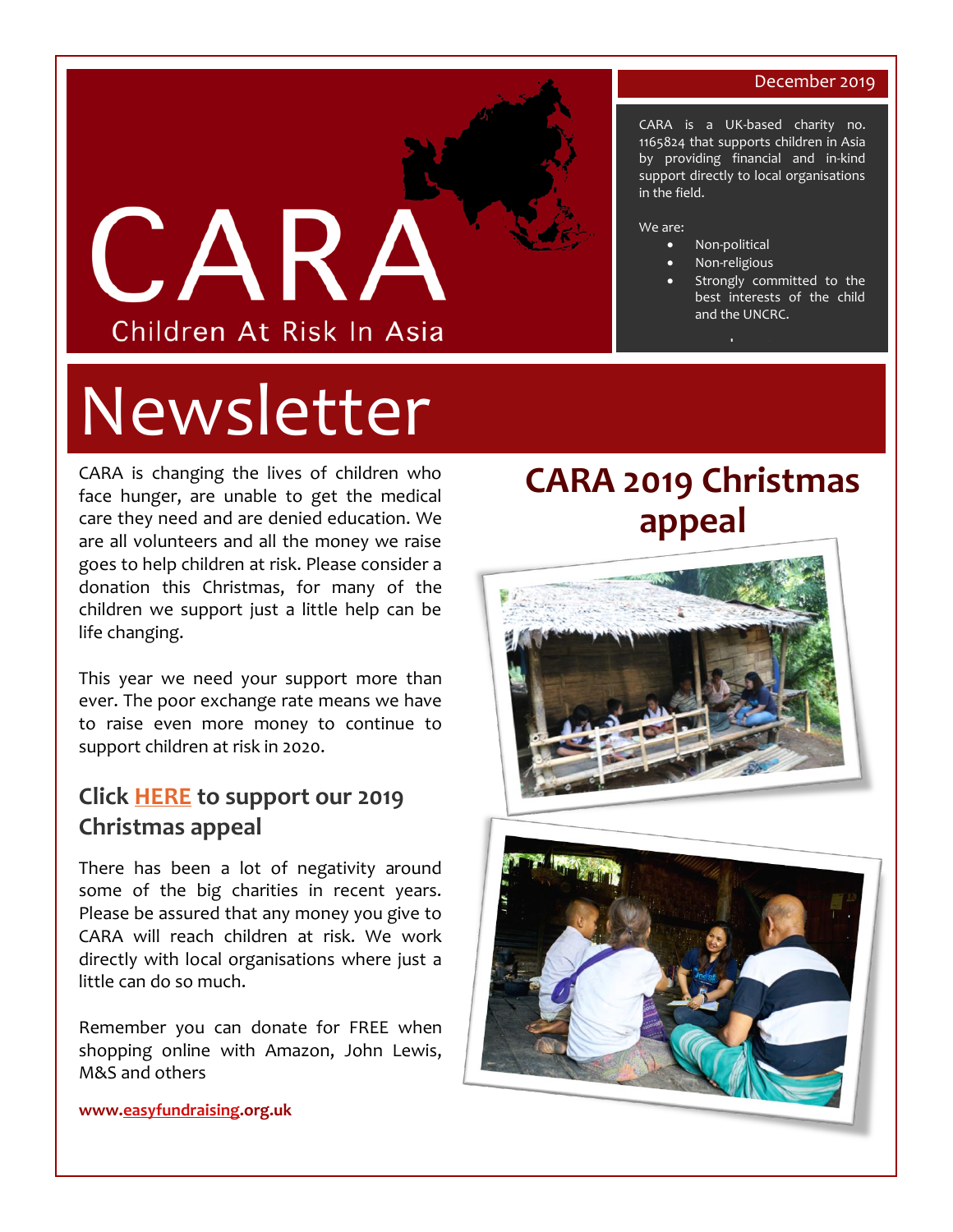## **More Children in School thanks to CARA**



# A great achievement

We are now half way through the fourth year of working with One Sky to support disadvantaged children to stay in education. We are delighted at the way these bright young students are taking advantage of the opportunity your donations have given them.

15 student completed high school last year with 10 going on to university and 5 taking up jobs. We are also seeing a big increase in supported children in grades to 7 to 9 to the extent that the number of students attending Sangkhlaburi High School has now exceeded the critical 1500 that qualifies this remote rural high school for considerably more government funding.

Without your support many of these children would not be able to attend secondary school as their families are too poor to meet the modest costs of £100 to £200 per year for transport and school meals.

# **Where your donations**

#### **went in 2019**

- **During the current school year your donations are helping to support 191 children to continue their education through monthly support for transport and school lunches with some student also receiving help with school uniforms and obligatory insurance.**
- **One Sky has supported over 170 undernourished children and made it possible for life saving medical treatment for several children.**

Thank you!

#### Future plans

CARA is committed to covering vital salary costs to make One Sky's work possible and will continue to provide funds for medical and food support to relieve suffering of children from the poorest families.

CARA supports local organisations who operate at the heart of their own communities. Just a little goes a long way. With your help we can make a difference for some of the most marginalised and disadvantaged children in SE Asia.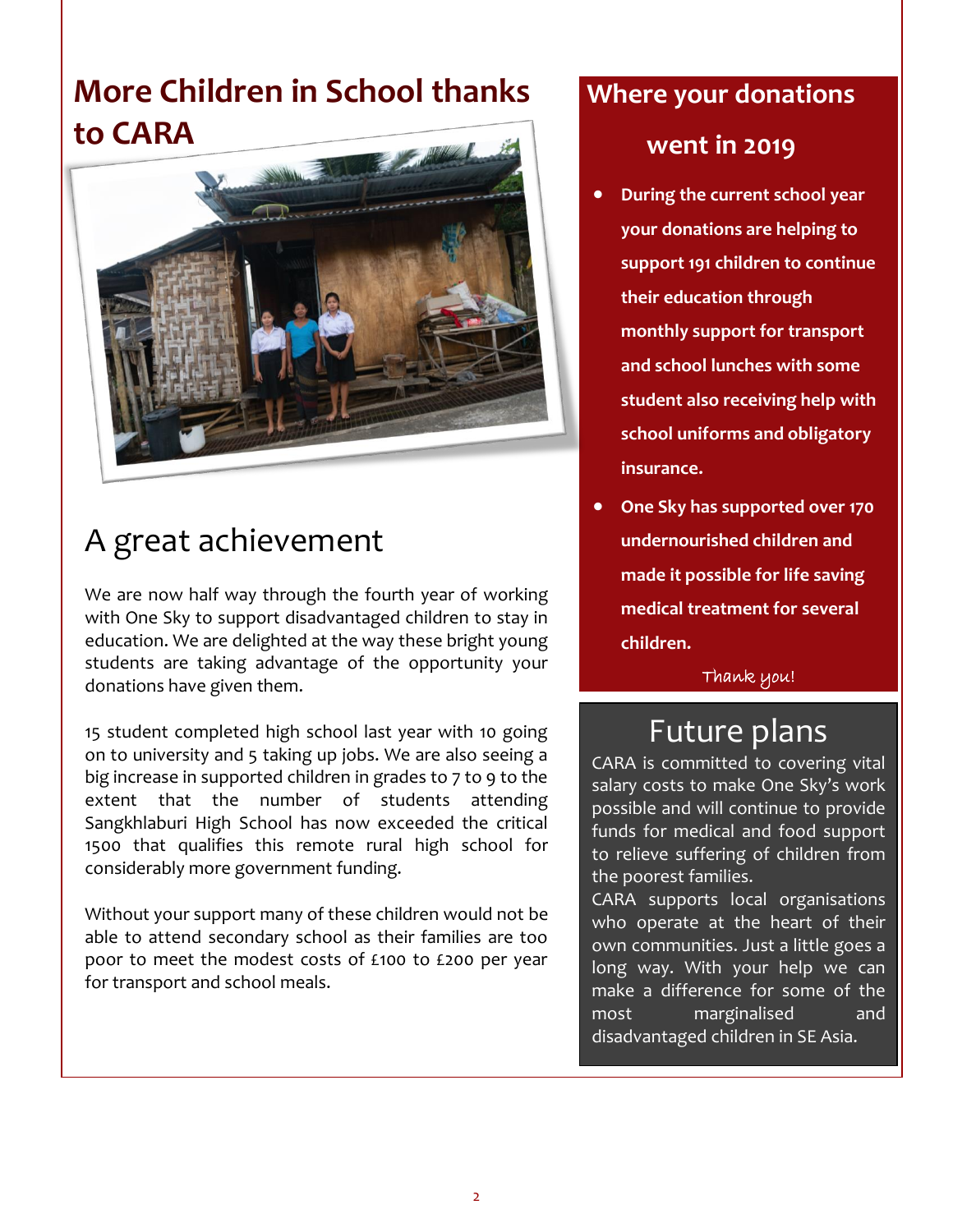#### Short film

Earlier this year our partner One Sky made a short film about their scholarship scheme and how it helps keep families together.

#### Watch Chan and E's stories here: [Keeping Families Together by supporting Education](https://www.youtube.com/watch?v=7CAjC4nPiwg)





## The Border Health Initiative (BHI)

BHI reaches very isolated villages in Eastern Myanmar. These basic villages have no electricity and are often cut off in the rainy season. The BHI team provide a vital backpack medical service and do what they can to support the basic schools in the villages.

CARA's partnership with BHI is simple. CARA provides a modest grant twice a year with the goal that BHI use the money for the relief of children's suffering.

On the ground this means making sure children have enough to eat and are provided with basic medical treatment.

Eastern Myanmar is made up of areas controlled by several ethnic armies. Squeezed against the Thai border these armies hold a fragile peace with the Myanmar army. The result is some of the most isolated communities in the modern world. This is where BHI takes your money and uses it to help children at risk.